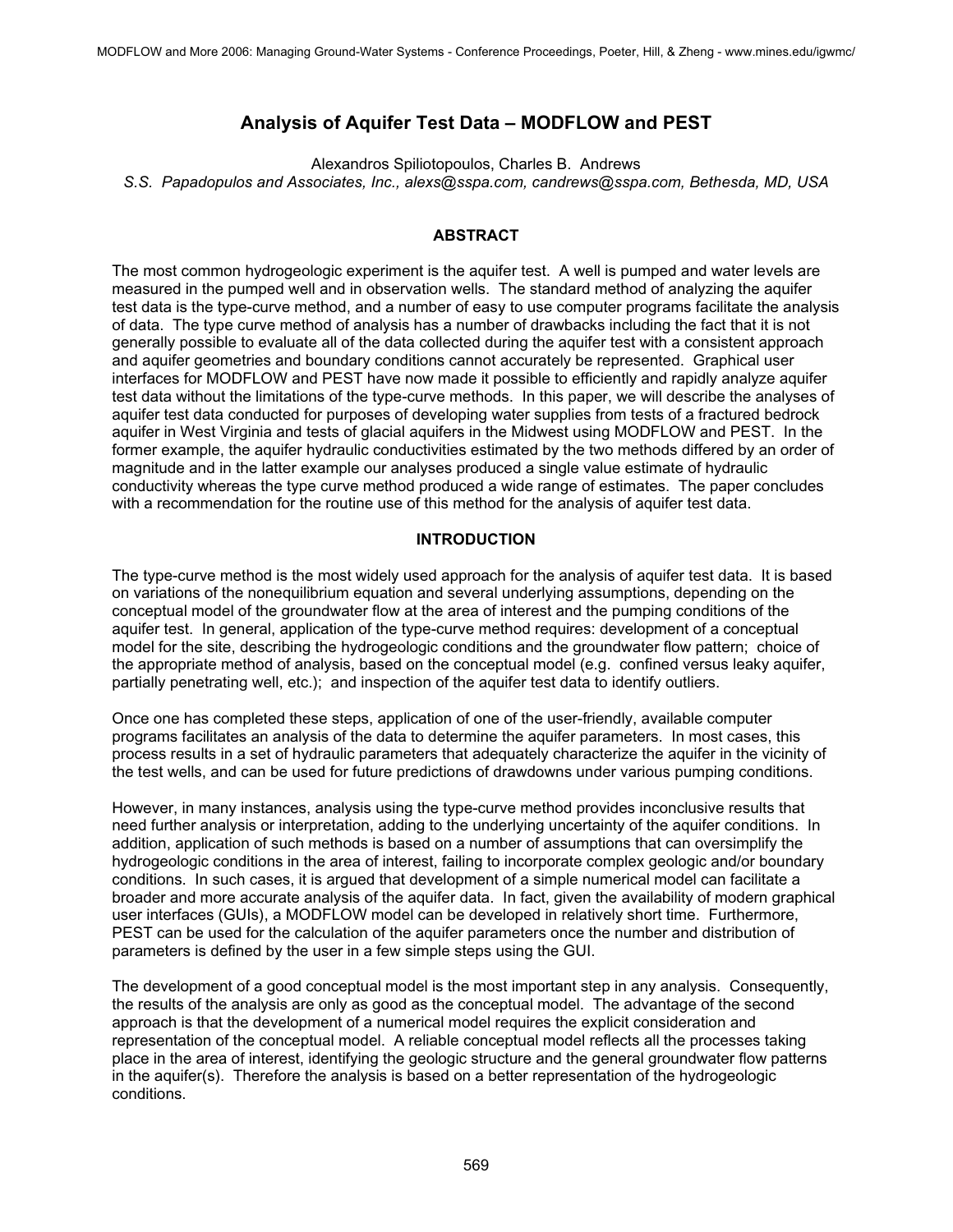## **THE TWO APPROACHES**

When using a type-curve method for the analysis, choosing the right type-curve method that corresponds to the conceptual model is essential. However, every type-curve method is based on a number of assumptions, regarding aquifer homogeneity and isotropy, areal extent, aquifer thickness, well diameter, and water removal from storage, to name the most important ones. The basic assumption of infinite areal extent of the aquifer that underlies all methods is the most restricting one, especially where physical boundaries exist in short distances from the area of interest. In such cases, implementation of the method of images is necessary to transform the finite flow system and incorporate the hydraulic effects of the boundaries in the analysis. However, when the geometry of the boundaries is complex, application of the method theoretically requires an infinite number of images to correctly include the boundary effect. Another limitation of all type-curve methods is varying aquifer thicknesses or areas of different hydraulic conductivity which cannot be directly incorporated in the analysis. Consideration of such factors requires additional steps in the data evaluation process.

An alternative approach to aquifer test data analysis is the application of new graphical user interfaces. Application of GUIs facilitates relatively quick development of a numerical model allowing:

- Incorporation of regional geomorphology (digitized geologic maps, digital elevation models).
- Inclusion of natural boundaries with accurate areal extent.<br>In Assignment of zones of bydraulic properties by direct inter-
- Assignment of zones of hydraulic properties by direct interpretation of geologic maps as initial conditions to the model.
- Easy model modification to match desired level of detail of the conceptual model.
- Quick grid generation and modification for acceptable grid resolution in areas of interest.
- Incorporation of numerous observation data for visual inspection in a user-friendly environment.

Taking advantage of the flexibility of a numerical model, it is easy to test the validity of the conceptual model using as initial parameters those obtained from the type-curve method. Furthermore, the GUI allows easy modification/zonation of aquifer parameters to reflect a more complex/detailed conceptual model. Those advantages are augmented when numerical modeling is combined with parameter estimation techniques through the use of PEST. In such a case, it is easy to prepare the input files for PEST through a simple step within the GUI. PEST runs provide estimates of the hydraulic parameters that better reflect local and regional variation of the hydrogeologic conditions.

In what follows, two cases are presented where the combination of MODFLOW and PEST were applied for the evaluation of the aquifer test data. The first site is in West Virginia and the second site is in the Midwest. Both are characterized by complex geologic conditions and include natural boundaries with direct effect on the groundwater flow patterns.

# **AQUIFER TEST ANALYSIS USING MODFLOW-PEST**

## **West Virginia Site**

For this site, the task was to develop a groundwater flow model to simulate the groundwater conditions. The groundwater model was used to evaluate the availability of groundwater as a water source and to evaluate potential impacts to local pumping wells from groundwater withdrawals.

## *Conceptual Model*

The groundwater system in the study area (Figure 1) was conceptualized based only on data collected during three aquifer tests at the Site and geologic maps of the area. However, no monitoring data were available in the vicinity of the Site, adding to the uncertainty of the conceptual model. Based on the available information, the groundwater system was conceptualized as consisting of three major units: a saturated surficial alluvial overburden, 5-15 feet thick; a layer of interbedded red to green shales, sandy shales and sandstone, 25-50 feet thick (intermediate layer); and an underlying fractured sandstone layer,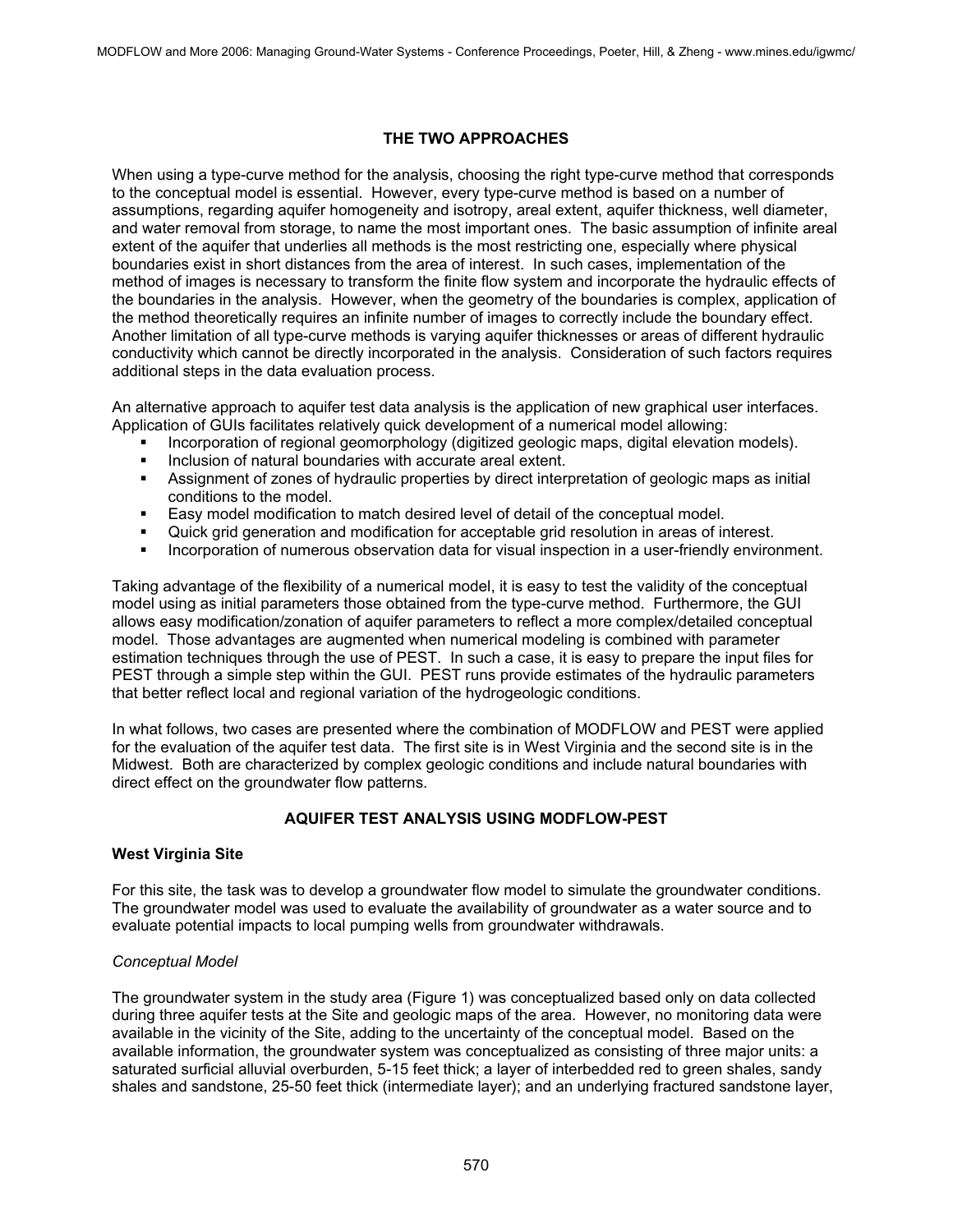at least 100 feet thick. The production and deep observation wells are open to both the intermediate and sandstone layers.

The intermediate layer acts as an aquitard, allowing limited vertical leakage. There is limited hydraulic connection between the surficial aquifer and the sandstone aquifer. Although there is limited data regarding hydrogeologic conditions in the area, groundwater movement appears to occur primarily through horizontal fractures in the sandstone formation. Recharge to the aquifers primarily occurs via the vertical fractures along the valley walls. In the study area, the valleys along the two creeks and the river, define the areal extent of the aquifer systems as described above.

## *Aquifer Test Analysis using Type-Curve Methods*

Three aquifer tests were performed at the Site. The data from the aquifer tests at wells PW-1, PW-3, and PW-4 were analyzed using the commercially available software AQTESOLV (Duffield, 2002). The analytical solution developed by Hantush (1960) for a leaky confined aquifer with storage in the aquitard was used to analyze the drawdown data from the tests.



**Figure 1. Site Map – West Virginia.**

Analysis of the data from the deep observation wells for the 72-hour aquifer test at well PW-1 indicated that the effective transmissivity and storativity in the vicinity of well PW-1 are approximately 700 ft<sup>2</sup>/d and 4x10<sup>-6</sup> respectively; in the vicinity of PW-3 range between 470 and 1,070 ft<sup>2</sup>/d, and 1x10<sup>-5</sup> and 1x10<sup>-7</sup> respectively. During the aquifer tests high drawdown was measured at all observation wells very soon after commencement of the test. Also, the distance-drawdown plots for the aquifer tests at PW-1 and PW-3 show very similar drawdowns at the pumping well and the observation wells. Both these observations are indicative of a highly fractured aquifer. Analysis of the available drawdown data in the vicinity of well PW-4 indicated that the effective transmissivity and storativity are approximately 400 ft<sup>2</sup>/d and  $2x10^{-6}$ , respectively.

## *Groundwater Modeling and Parameter Estimation*

Groundwater flow was simulated using MODFLOW-2000 (Harbaugh et al., 2000) and the model was constructed using Groundwater Vistas (Rumbaugh, 2004) as the graphical user interface. The groundwater model encompasses an area of approximately 50 square miles, defined by a grid of 352 rows and 152 columns of variable spacing. The vertical model discretization includes three layers, for the representation of the alluvial overburden, the intervening aquitard layer, and the sandstone layer.

The middle layer was assumed to be not present in areas where the sandstone layer directly underlies the alluvium; this was simulated by specifying a very large vertical hydraulic conductivity for the middle layer in these areas. The model boundary conditions included no-flow boundaries along the model perimeter, and river nodes in the top layer along the major streams. All river nodes were assigned a constant hydraulic head. Different hydraulic conductivity values were specified in the upland and valley areas in all layers. However, the sandstone unit underlying the alluvium along the river in the vicinity of well PW-4 was assigned upland conductivities, to reflect the conclusions from the aquifer test at that well. This suggests that stress relief fracturing is not prevalent in areas where the valleys are very narrow.

Model calibration was facilitated through the use of PEST (Doherty, 2005), a nonlinear parameter estimation and model calibration software. Model calibration parameters included horizontal and vertical hydraulic conductivity, and specific storage. The flow model calibration targets included measured drawdown at the deep observation wells during the aquifer tests at wells PW-1 and PW-3. For simplicity, the models were calibrated to the aquifer tests results independently.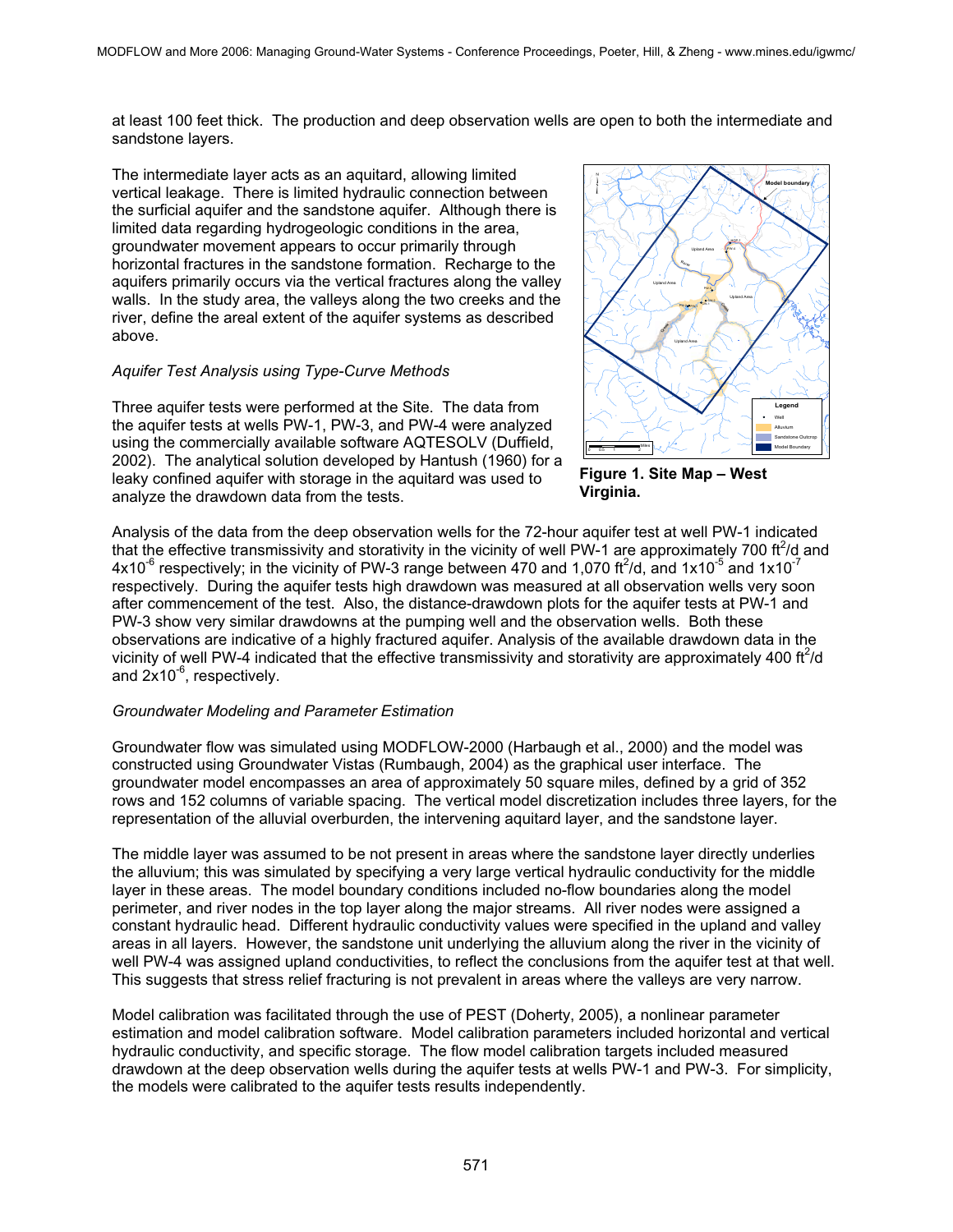Horizontal and vertical hydraulic conductivities and storage coefficients were determined through the iterative calibration procedure. The values of aquifer parameters calculated from the calibration process were similar for both PW-1 and PW-3 aquifer test data, with the exception of vertical hydraulic conductivities in the valley, which differed by almost an order of magnitude. The calculated horizontal hydraulic conductivity was 100 ft/d. Plots of calculated drawdowns and observed drawdowns from the aquifer tests of PW-1 and PW-3 are shown in Figure 2. After calibration to aquifer test data from PW-4, the calculated horizontal hydraulic conductivity of the sandstone formation underlying the alluvium along the river in the vicinity of PW-4 was 3.0 ft/d. The calculated hydraulic conductivity of 100 ft/d corresponds to an effective transmissivity of approximately 10,000 ft<sup>2</sup>/d, or two orders of magnitude higher than that obtained from the type-curve analysis.



**Figure 2. Calculated versus Observed Drawdowns for Aquifer Tests at PW-1 (Columns 1 and 2), PW-3 (Column 3).**

#### **Midwest Site**

For this site, the task was to develop estimate of aquifer parameters to be used in evaluating source water protection areas for a municipal well and to determine if the well was likely to be in the future under the direct influence of surface water.

#### *Conceptual Model*

The municipal well is located in an area of glacial deposits mapped as outwash, coarse-to-fine texture glacial tills and fine-grained glacial tills. In the vicinity of the municipal well, the glacial deposits consist of approximately 10 feet of fine-grained materials underlain by about 50 feet of coarse sand and gravel, which overlies a thick fine-grained glacial till. The municipal well is screened in the lower portion of the coarse grained deposits. The coarse-grained materials are part of a broad band of glacial outwash that is about 3,000 feet wide and trends approximately northeast to southwest. The areal extent of these deposits was mapped primarily on the basis of logs from residential supply wells. A perennial stream (Figure 3) that is located about 150 feet from the municipal well traverses these coarse grained outwash deposits but the stream bed is mainly fine-grained materials. Numerous small seeps occur adjacent to the stream.

## *Aquifer Test Analysis using Type-Curve Methods*

An aquifer test was conducted at well PW-1 for 45 days. This test was a cycled test consisting of seven days of pumping, followed by five days of recovery, followed by an additional 6 days of pumping, and then several days of recovery. The nominal pumping rate was 320 gpm. During the testing of well PW-1, nearby supply wells PW-2, PW-3 and PW-4 were operated at relatively constant rates of 480 gpm, 360 gpm, and 530 gpm, respectively.

Analysis of the aquifer test data was performed using the Neuman solution method for unconfined aquifers. The data were analyzed using the commercially available software AQTESOLV and the analysis provided a wide range of transmissivity and storativity values. For the data from the observation wells near the pumping well, the aquifer transmissivity was estimated at 2,160 ft $^2$ /d and the storativity was 0.008. For the data from observation wells far from the pumping well, the aquifer transmissivity and storativity were 56,700 ft $^2$ /d and 0.029 respectively.